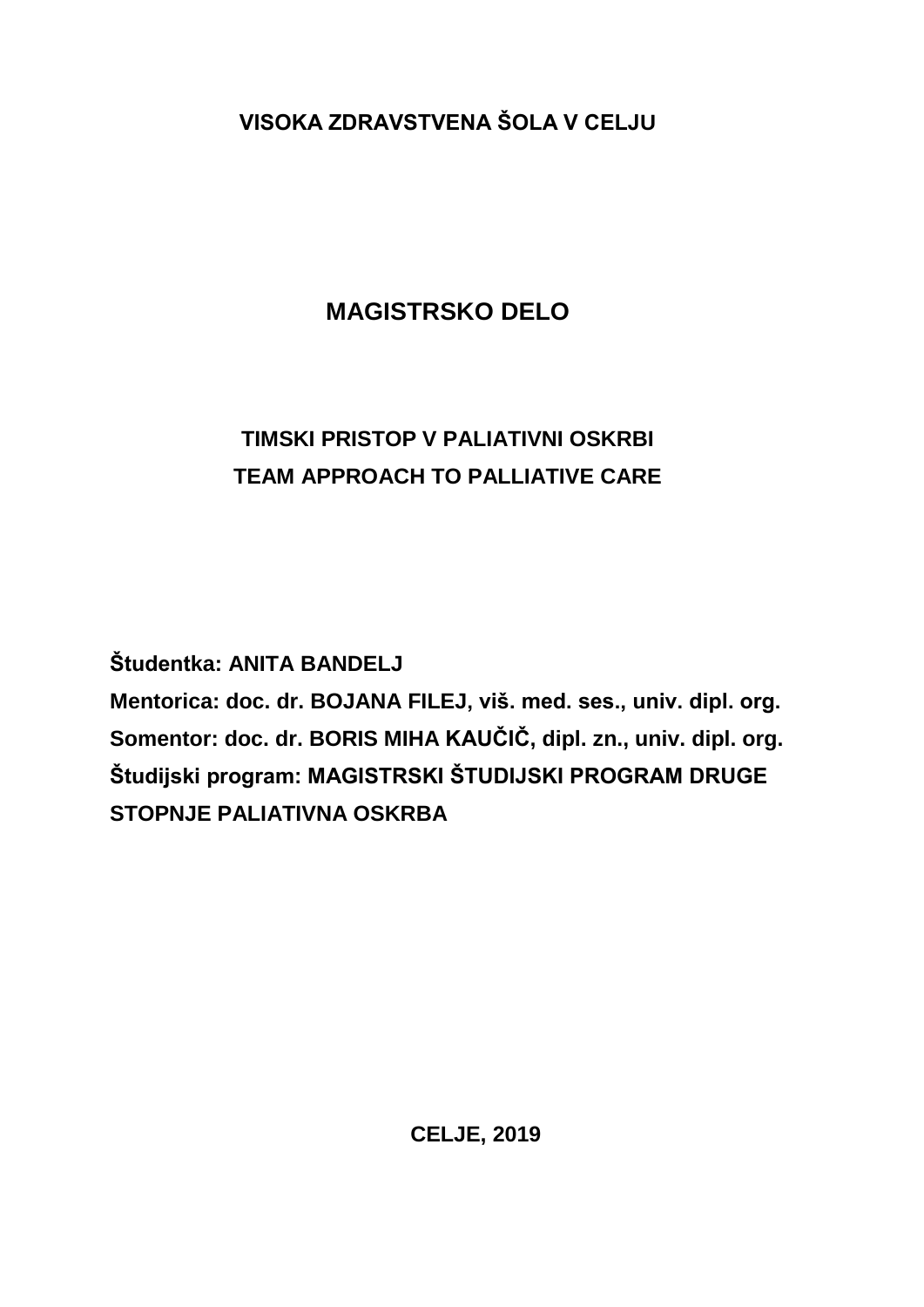## **POVZETEK**

**Uvod:** Paliativna oskrba je specialno področje zdravstvene nege, ki je namenjena pacientom z neozdravljivo boleznijo in njihovim bližnjim. Namen paliativne oskrbe je vzdrževati optimalno kakovost življenja, za zagotavljanje le-tega pa je izjemno pomemben timski pristop. Z raziskavo smo želeli ugotoviti stopnjo znanja o delovanju interdisciplinarnega paliativnega tima med zdravstvenimi delavci in zdravstvenimi sodelavci ter ugotoviti, kakšno je njegovo dejansko delovanje v kliničnem okolju.

**Metoda:** Raziskava je temeljila na kvantitativnem raziskovalnem pristopu. Podatki so bili zbrani s tehniko anketiranja. Uporabili smo neslučajnostni kvotni vzorec. V raziskavi je sodelovalo 180 zdravstvenih delavcev in zdravstvenih sodelavcev, kar predstavlja 78 % realizacijo vzorca. Zbrani podatki so bili obdelani s statističnim programom SPSS 23.0.

**Rezultati:** 144 (80,1 %) anketiranih v socialno varstvenih zavodih, ne glede na starost ali spol, razume termin paliativna oskrba kot oskrbo pacientov z neozdravljivo boleznijo in njihovih bližnjih. Podatki kažejo, da med člani paliativnega tima prevladujejo dobri medsebojni odnosi (PV = 4,75;  $p < 0.05$ ), da timski pristop vpliva na kakovost paliativne oskrbe (PV = 4,69; p < 0,05) ter da je v njem razvit enakopravni partnerski odnos (PV = 4,69; p < 0,05). Anketirani svoje strokovno znanje ocenjujejo visoko (PV > 4 od 5).

**Razprava:** Raziskava pokaže, da se paliativna oskrba v socialno varstvenih zavodih, kljub sistemski neorganiziranosti in počasnemu napredku, vendarle razvija in utira svojo pot. Za vzpostavitev in delovanje interdisciplinarnega paliativnega tima je med posameznimi člani potrebna vzpostavitev zaupanja, na katerem se gradijo spoštovanje in dobri medosebni odnosi. Za zagotavljanje slednjega je pomembno strokovno znanje zdravstvenih delavcev in sodelavcev s področja paliativne oskrbe.

**Originalnost:** Rezultati raziskave kažejo, da paliativni timi niso organizirani znotraj vsakega socialno varstvenega zavoda. Predstavljajo tudi izhodišče za nadaljnje raziskovanje, v katero bi vključili še druge dejavnike, ki vplivajo na kakovost življenja neozdravljivo bolnih in njihovih bližnjih.

**Omejitve/nadaljnje raziskovanje:** Omejitev raziskave je v izbrani metodologiji in izbranem vzorcu. Nadaljnje raziskave bi bilo smiselno usmeriti v spremljanje vzpostavitve interdisciplinarnih paliativnih timov v socialno varstvenih zavodih ter v uvedbo enotnih smernic in standardiziranih orodij za vključevanje ljudi v paliativno oskrbo.

**Ključne besede:** komunikacija, medpoklicno sodelovanje, znanje, paliativna oskrba, starejša oseba, timski pristop.